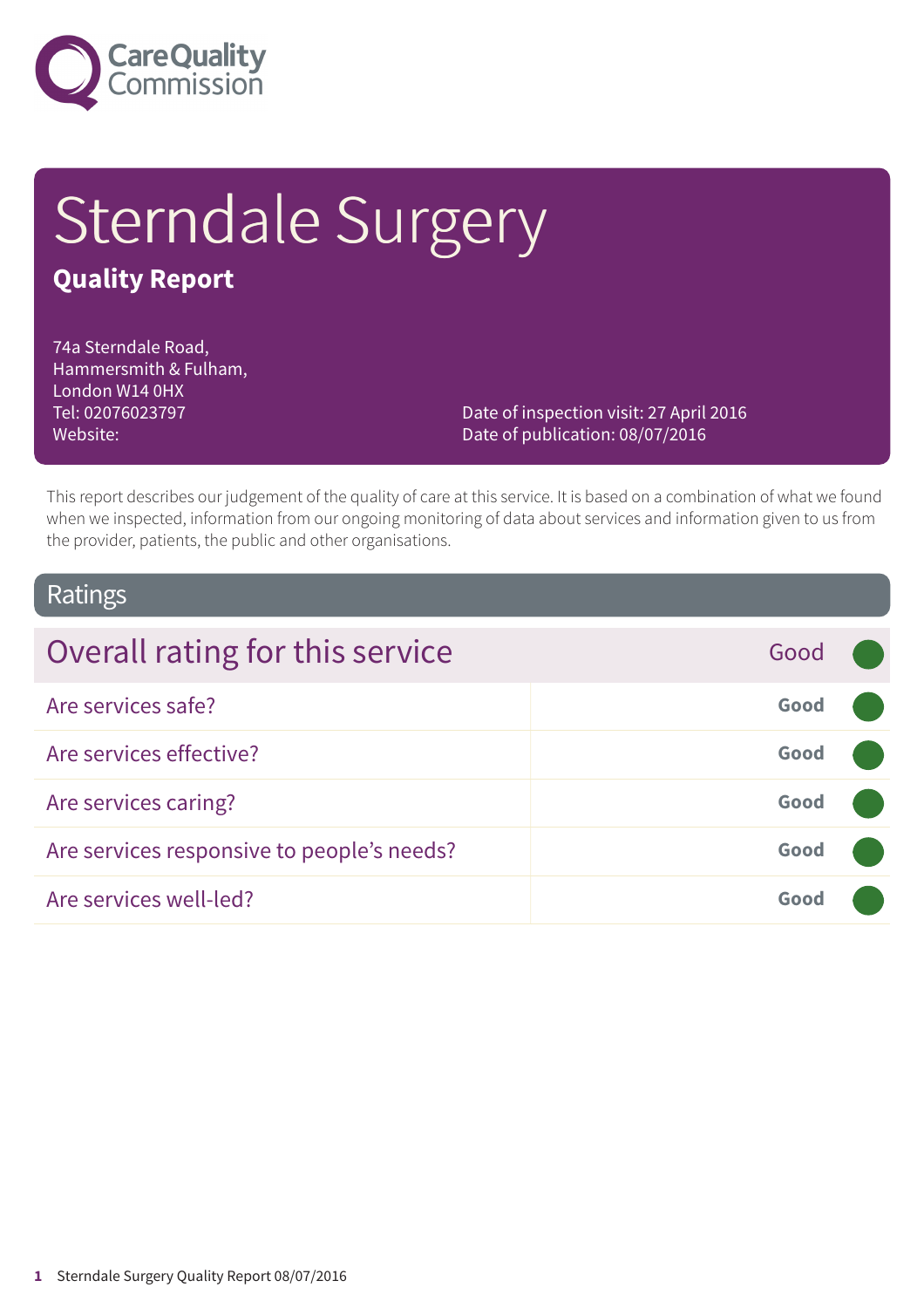### **Contents**

| Summary of this inspection                  | Page           |  |
|---------------------------------------------|----------------|--|
| Overall summary                             | $\overline{2}$ |  |
| The five questions we ask and what we found | 3              |  |
| The six population groups and what we found | 5              |  |
| What people who use the service say         | 8              |  |
| Detailed findings from this inspection      |                |  |
| Our inspection team                         | 9              |  |
| Background to Sterndale Surgery             | 9              |  |
| Why we carried out this inspection          | 9              |  |
| How we carried out this inspection          | 9              |  |
| Detailed findings                           | 11             |  |

### Overall summary

#### **Letter from the Chief Inspector of General Practice**

We carried out an announced comprehensive inspection at Sterndale Surgery on 27 April 2016. Overall the practice is rated as good.

Our key findings across all the areas we inspected were as follows:

- There was an open and transparent approach to safety and an effective system in place for reporting and recording significant events.
- Risks to patients were assessed and well managed.
- Staff assessed patients' needs and delivered care in line with current evidence based guidance. Staff had been trained to provide them with the skills, knowledge and experience to deliver effective care and treatment.
- Patients said they were treated with compassion, dignity and respect and they were involved in their care and decisions about their treatment.
- Information about services and how to complain was available and easy to understand. Improvements were made to the quality of care as a result of complaints and concerns.
- Patients said they found it easy to make an appointment with a named GP and there was continuity of care, with urgent appointments available the same day.
- The practice had good facilities and was well equipped to treat patients and meet their needs.
- There was a clear leadership structure and staff felt supported by management. The practice proactively sought feedback from staff and patients, which it acted on.
- The provider was aware of and complied with the requirements of the duty of candour.

The areas where the provider should make improvement are:

- The practice should ensure that all electrical equipment is checked annually to ensure the equipment is safe to use.
- The practice should ensure that conversations taking place in all treatment rooms cannot be overheard by patients in the waiting room.

**Professor Steve Field (CBE FRCP FFPH FRCGP)**

Chief Inspector of General Practice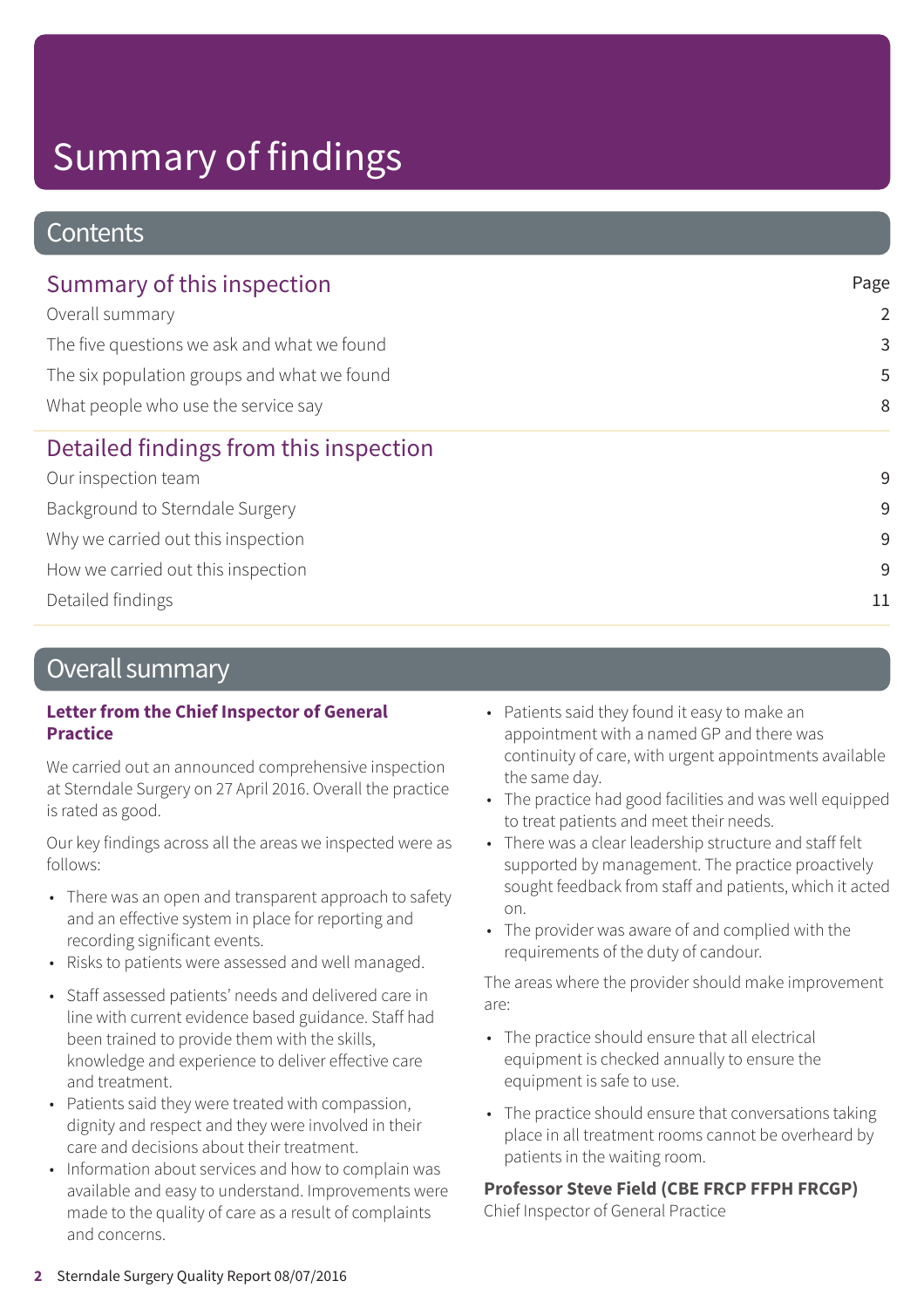### The five questions we ask and what we found

We always ask the following five questions of services.

#### **Are services safe?**

The practice is rated as good for providing safe services.

- There was an effective system in place for reporting and recording significant events.
- Lessons were shared to make sure action was taken to improve safety in the practice.
- When things went wrong patients received reasonable support, truthful information, and a written apology. They were told about any actions to improve processes to prevent the same thing happening again.
- The practice had clearly defined and embedded systems, processes and practices in place to keep patients safe and safeguarded from abuse.
- Risks to patients were assessed and well managed.

#### **Are services effective?**

The practice is rated as good for providing effective services.

- Data from the Quality and Outcomes Framework (QOF) showed patient outcomes were at or above average compared to the national average.
- Staff assessed needs and delivered care in line with current evidence based guidance.
- Clinical audits demonstrated quality improvement.
- Staff had the skills, knowledge and experience to deliver effective care and treatment.
- There was evidence of appraisals and personal development plans for all staff.
- Staff worked with other health care professionals to understand and meet the range and complexity of patients' needs.

#### **Are services caring?**

The practice is rated as good for providing caring services.

- Data from the national GP patient survey showed patients rated the practice higher than others for several aspects of care.
- Patients said they were treated with compassion, dignity and respect and they were involved in decisions about their care and treatment.
- Information for patients about the services available was easy to understand and accessible.
- We saw staff treated patients with kindness and respect, and maintained patient and information confidentiality.

**Good –––**

**Good –––**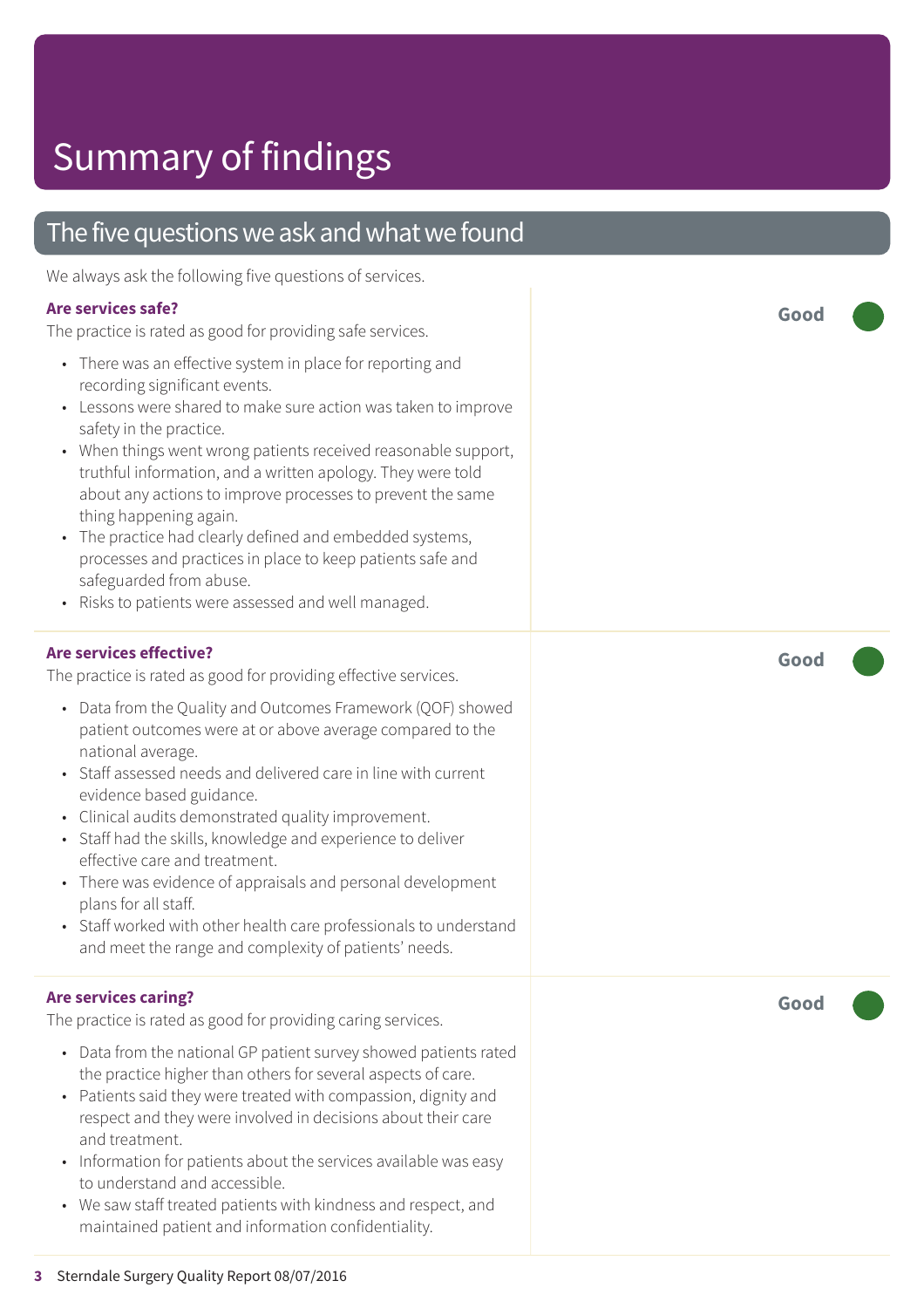#### **Are services responsive to people's needs?**

The practice is rated as good for providing responsive services.

- Practice staff reviewed the needs of its local population and engaged with the NHS England Area Team and Clinical Commissioning Group to secure improvements to services where these were identified.
- Patients said they found it easy to make an appointment with a named GP and there was continuity of care, with urgent appointments available the same day.
- The practice had good facilities and was well equipped to treat patients and meet their needs.
- Information about how to complain was available and easy to understand and evidence showed the practice responded quickly to issues raised. Learning from complaints was shared with staff and other stakeholders.

#### **Are services well-led?**

The practice is rated as good for being well-led.

- The practice had a clear vision and strategy to deliver high quality care and promote good outcomes for patients. Staff were clear about the vision and their responsibilities in relation to it.
- There was a clear leadership structure and staff felt supported by management. The practice had a number of policies and procedures to govern activity and held regular governance meetings.
- There was an overarching governance framework which supported the delivery of the strategy and good quality care. This included arrangements to monitor and improve quality and identify risk.
- The provider was aware of and complied with the requirements of the duty of candour. The partners encouraged a culture of openness and honesty. The practice had systems in place for notifiable safety incidents and ensured this information was shared with staff to ensure appropriate action was taken
- The practice proactively sought feedback from staff and patients, which it acted on. The patient participation group was active.
- There was a strong focus on continuous learning and improvement at all levels.

**Good –––**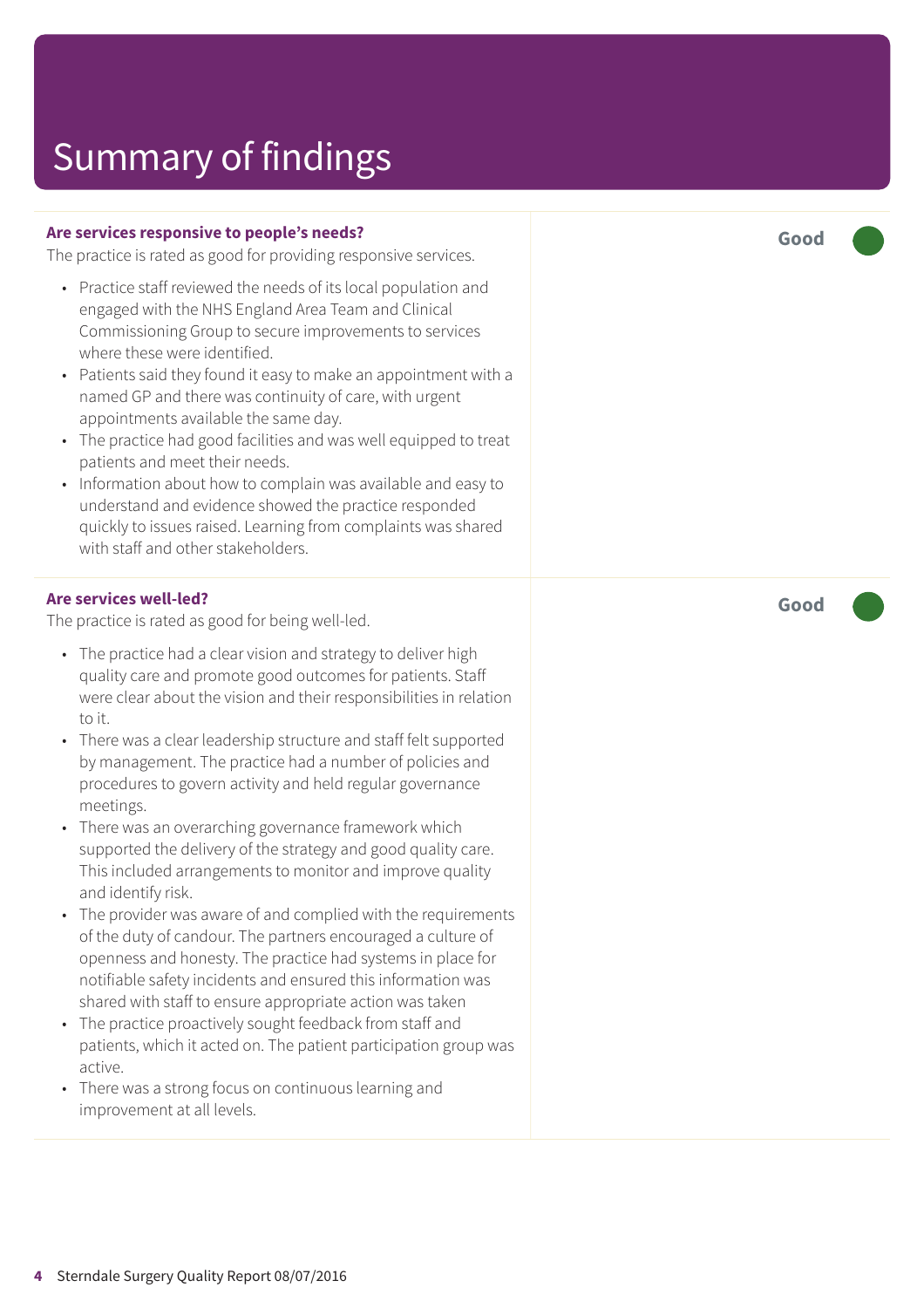### The six population groups and what we found

We always inspect the quality of care for these six population groups.

#### **Older people**

The practice is rated as good for the care of older people.

- The practice offered proactive, personalised care to meet the needs of the older people in its population.
- The practice was responsive to the needs of older people, and offered home visits and urgent appointments for those with enhanced needs. One GP specifically focused on older people care and carried out home visits when needed.
- Patients over 75 years had a named GP to co-ordinate their care.
- The practice had access to and made use of local initiatives such as OPRAC (older person rapid access clinic) and virtual wards which helped improve the care of the elderly in the community.

#### **People with long term conditions**

The practice is rated as good for the care of people with long-term conditions.

- Nursing staff had lead roles in chronic disease management and patients at risk of hospital admission were identified as a priority.
- Performance for diabetes related indicators was 91%, which was 8% above the CCG and 2% above national averages.
- Longer appointments and home visits were available when needed.
- All these patients had a named GP and a structured annual review to check their health and medicines needs were being met. For those patients with the most complex needs, the named GP worked with relevant health and care professionals to deliver a multidisciplinary package of care.

#### **Families, children and young people**

The practice is rated as good for the care of families, children and young people.

• There were systems in place to identify and follow up children living in disadvantaged circumstances and who were at risk, for example, children and young people who had a high number of A&E attendances. Immunisation rates were relatively high for all standard childhood immunisations.

**Good –––**

**Good –––**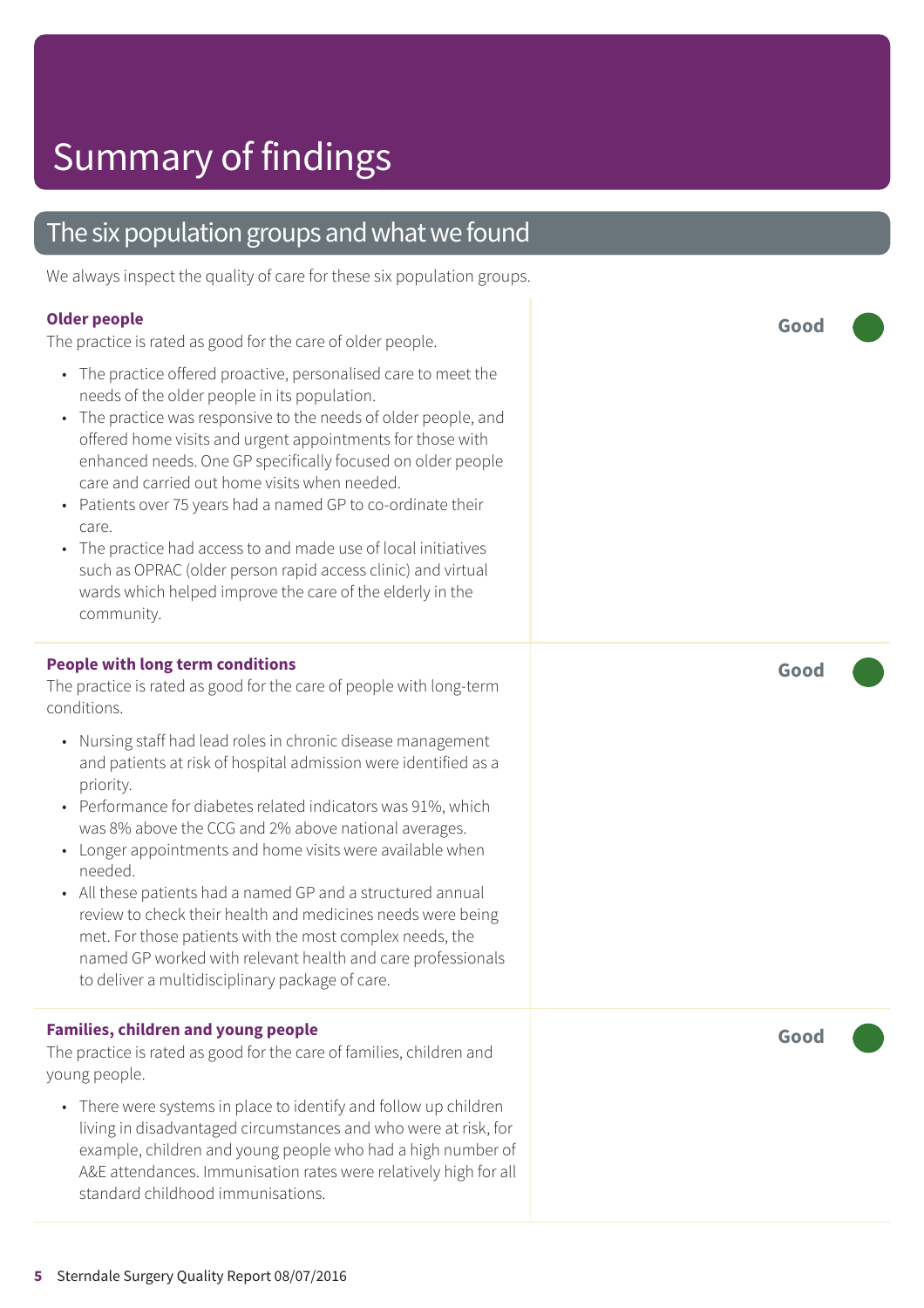- Patients told us that children and young people were treated in an age-appropriate way and were recognised as individuals, and we saw evidence to confirm this.
- The practice's uptake for the cervical screening programme was 78%, which was above the CCG average and below the national average of 82%.
- Appointments were available outside of school hours and the premises were suitable for children and babies.
- We saw positive examples of joint working with midwives and health visitors

#### **Working age people (including those recently retired and students)**

The practice is rated as good for the care of working-age people (including those recently retired and students).

- The needs of the working age population, those recently retired and students had been identified and the practice had adjusted the services it offered to ensure these were accessible, flexible and offered continuity of care.
- The practice was proactive in offering online services as well as a full range of health promotion and screening that reflects the needs for this age group.

#### **People whose circumstances may make them vulnerable**

The practice is rated as good for the care of people whose circumstances may make them vulnerable.

- The practice held a register of patients living in vulnerable circumstances including homeless people, travellers and those with a learning disability.
- The practice offered longer appointments for patients with a learning disability.
- The practice regularly worked with other health care professionals in the case management of vulnerable patients.
- The practice informed vulnerable patients about how to access various support groups and voluntary organisations.
- Staff knew how to recognise signs of abuse in vulnerable adults and children. Staff were aware of their responsibilities regarding information sharing, documentation of safeguarding concerns and how to contact relevant agencies in normal working hours and out of hours.

**Good –––**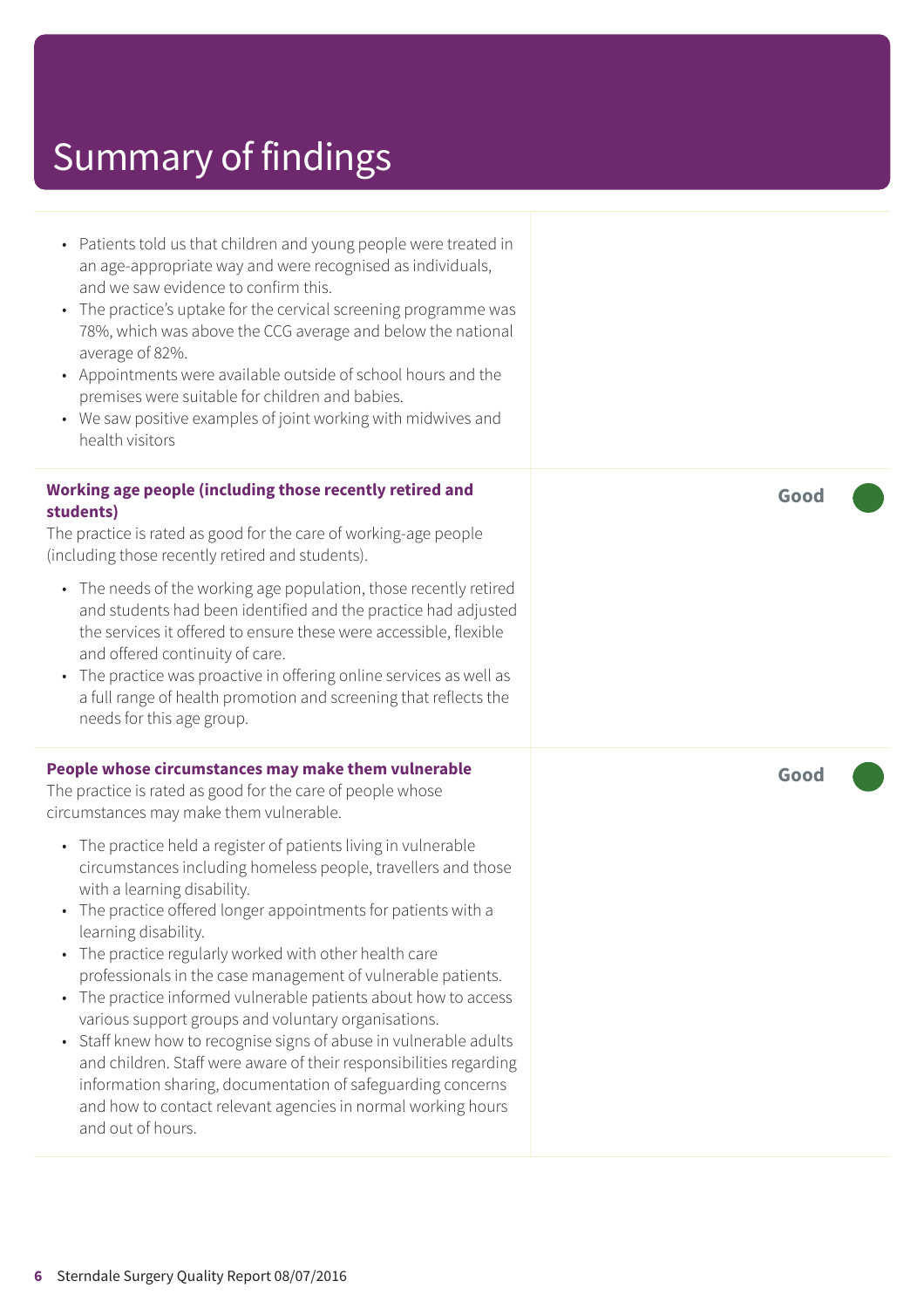#### **People experiencing poor mental health (including people with dementia)**

The practice is rated as good for the care of people experiencing poor mental health (including people with dementia).

- 100% of patients diagnosed with dementia who had their care reviewed in a face to face meeting in the last 12 months, which is better than the national average.
- Patients experiencing poor mental health were invited to attend annual physical health checks and 52 out of 58 had been reviewed in the last 12 months.
- The practice regularly worked with multi-disciplinary teams in the case management of patients experiencing poor mental health, including those with dementia.
- The practice had told patients experiencing poor mental health about how to access various support groups and voluntary organisations.
- The practice had a system in place to follow up patients who had attended accident and emergency where they may have been experiencing poor mental health.
- Staff had a good understanding of how to support patients with mental health needs and dementia.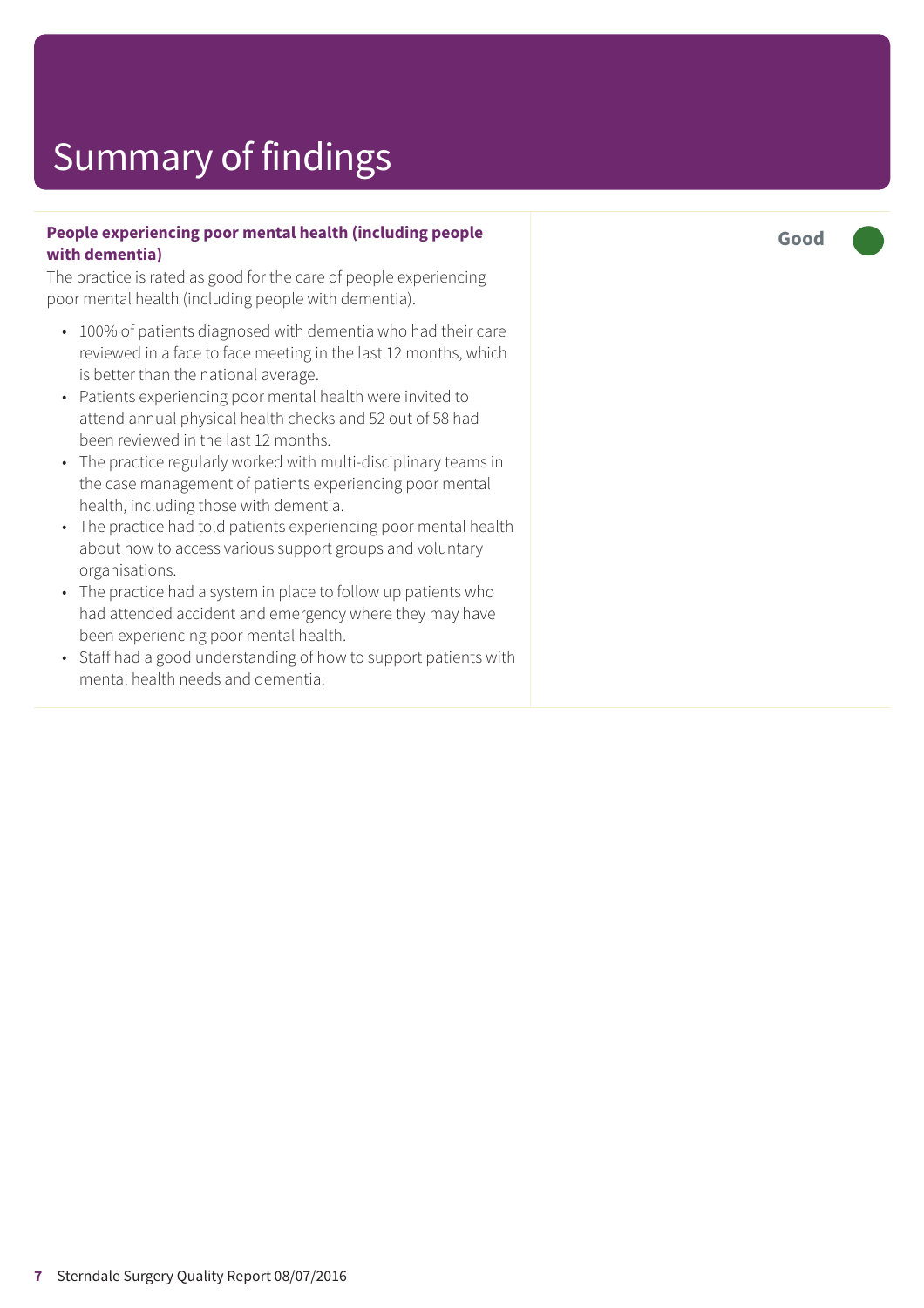### What people who use the service say

The national GP patient survey results published in January 2016 showed the practice was performing above local and national averages. There were 102 responses and a response rate of 28% which was 2% of the patient list.

- 69% found it easy to get through to this surgery by phone compared to a CCG average of 75% and a national average of 73%.
- 79% found the receptionists at this surgery helpful compared to CCG average of 85% and a national average 87%.
- 88% were able to get an appointment to see or speak to someone the last time they tried compared to a CCG average 83% and a national average 85%.
- 86% said the last appointment they got was convenient compared to a CCG average 83% and a national average 92%.
- 68% described their experience of making an appointment as good compared to a CCG average 72% and a national average 73%.
- 58% usually waited 15 minutes or less after their appointment time to be seen (CCG average 53%, national average 65%).

As part of our inspection we also asked for CQC comment cards to be completed by patients prior to our inspection. We received 21 comment cards and although all positive about the standard of care received, there were some comments relating to not being able to get through on the phone and the length of time patients had to wait for routine appointments. Patients felt the practice offered an excellent service and staff were considerate and treated them with dignity and respect

We spoke with six patients during the inspection, All said that they were happy with the care they received and thought staff were approachable, committed and caring.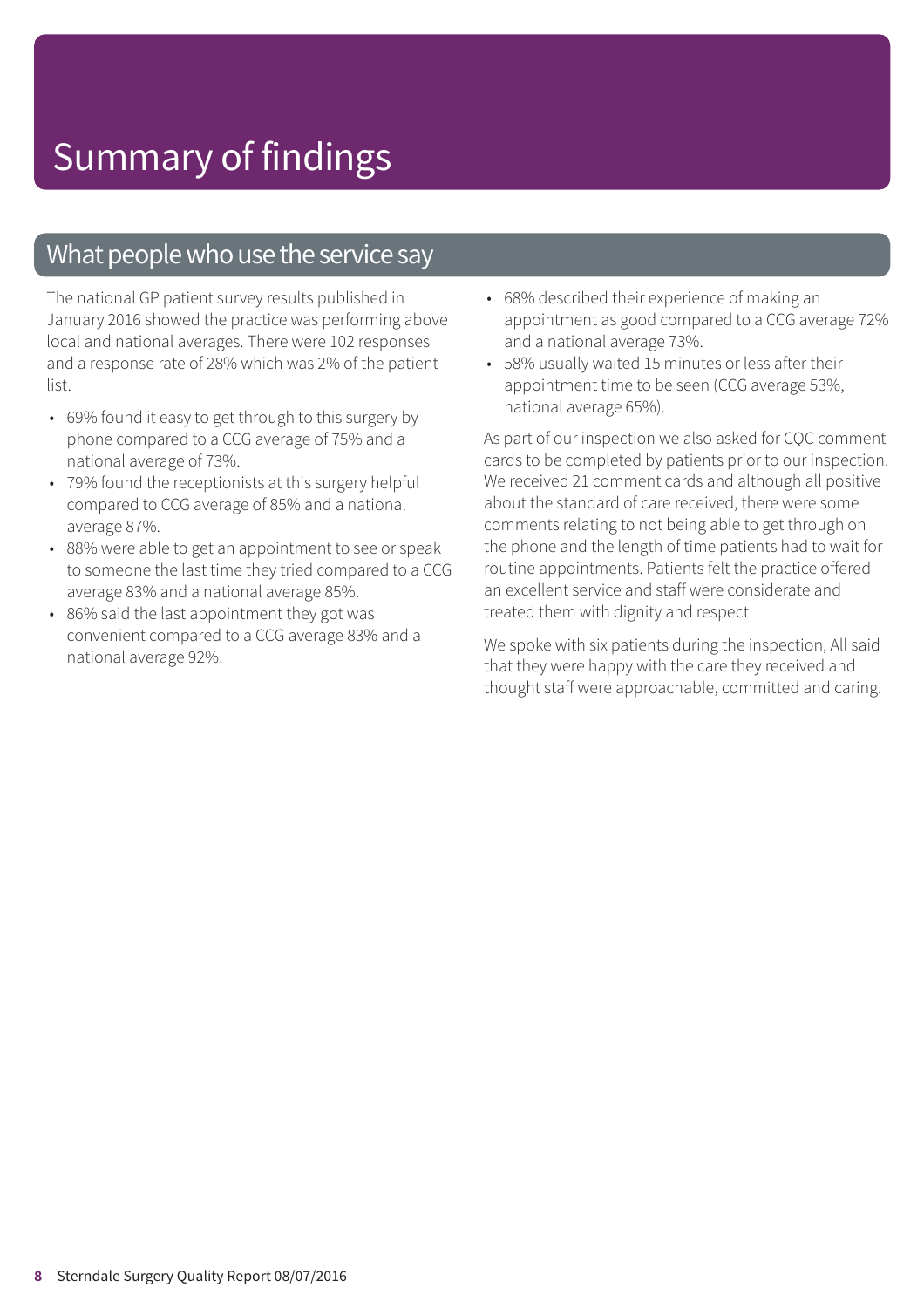

# Sterndale Surgery **Detailed findings**

### Our inspection team

#### **Our inspection team was led by:**

Our inspection team was led by a CQC Lead Inspector who was accompanied by a GP specialist adviser.

### **Background to Sterndale Surgery**

The Sterndale Surgery provides GP primary care services to approximately 4900 people living in the Brook Green area of Hammersmith and Fulham. The local area is a mixed community and there is a wide variation in the practice population, from relatively deprived to extremely affluent and mainly young to middle age.

The practice is staffed by five GPs, two males and three female doctors who work a combination of full and part time hours, totalling 28 sessions. Other staff included a nurse, a Health Care Assistant (HCA), a practice manager and three administrative staff. The practice holds a General Medical Services (GMS) contract and was commissioned by NHSE London. The practice is registered with the Care Quality Commission to provide the regulated activities of diagnostic and screening procedures, treatment of disease, disorder and injury and maternity and midwifery services.

The practice was open from 8.30am to 6.30pm Mondays to Friday, except Wednesdays when they closed at 1pm. They had extended hours on Mondays and Thursdays from 7am to 8am. Patients had access to GPs at other local surgerys on Saturday and Sundays 9am to 4pm. The telephones were staffed throughout working hours, except between 1.00pm and 2.00pm. Appointment slots were available throughout the opening hours. The out of hours services are provided by an alternative provider. The details of the

'out of hours' service were communicated in a recorded message accessed by calling the practice when closed and details can also be found on the practice website. Longer appointments were available for patients who needed them and those with long-term conditions. This also included appointments with a named GP or nurse. Pre-bookable appointments could be booked up to three weeks in advance; urgent appointments were available for people that needed them.

The practice provided a wide range of services for patients with diabetes, chronic obstructive pulmonary disease (COPD), contraception and child health care. The practice also provided health promotion services including a flu vaccination programme and cervical screening.

### Why we carried out this inspection

We carried out a comprehensive inspection of this service under Section 60 of the Health and Social Care Act 2008 as part of our regulatory functions. The inspection was planned to check whether the provider is meeting the legal requirements and regulations associated with the Health and Social Care Act 2008, to look at the overall quality of the service, and to provide a rating for the service under the Care Act 2014.

### How we carried out this inspection

Before visiting, we reviewed a range of information we hold about the practice and asked other organisations to share what they knew. We carried out an announced visit on 27 April 2016.

During our visit we: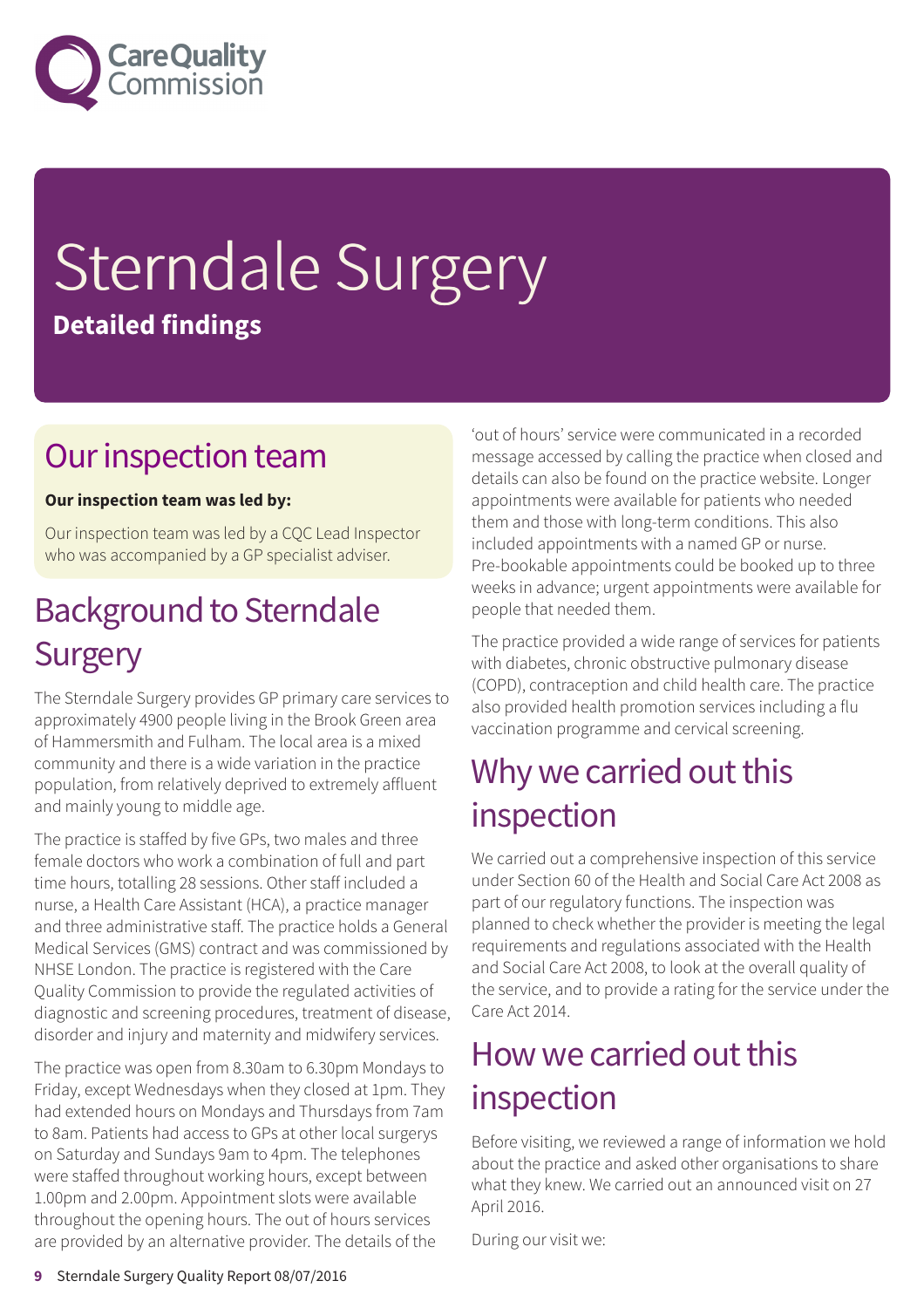# Detailed findings

- Spoke with a range of staff including the GPs, the practice manager and the nurse. We also with patients who used the service.
- Observed how patients were being cared for and talked with carers and/or family members
- Reviewed an anonymised sample of the personal care or treatment records of patients.
- Reviewed comment cards where patients and members of the public shared their views and experiences of the service.'

To get to the heart of patients' experiences of care and treatment, we always ask the following five questions:

- Is it safe?
- Is it effective?
- Is it caring?
- Is it responsive to people's needs?
- Is it well-led?

We also looked at how well services were provided for specific groups of people and what good care looked like for them. The population groups are:

- Older people
- People with long-term conditions
- Families, children and young people
- Working age people (including those recently retired and students)
- People whose circumstances may make them vulnerable
- People experiencing poor mental health (including people with dementia).

Please note that when referring to information throughout this report, for example any reference to the Quality and Outcomes Framework data, this relates to the most recent information available to the CQC at that time.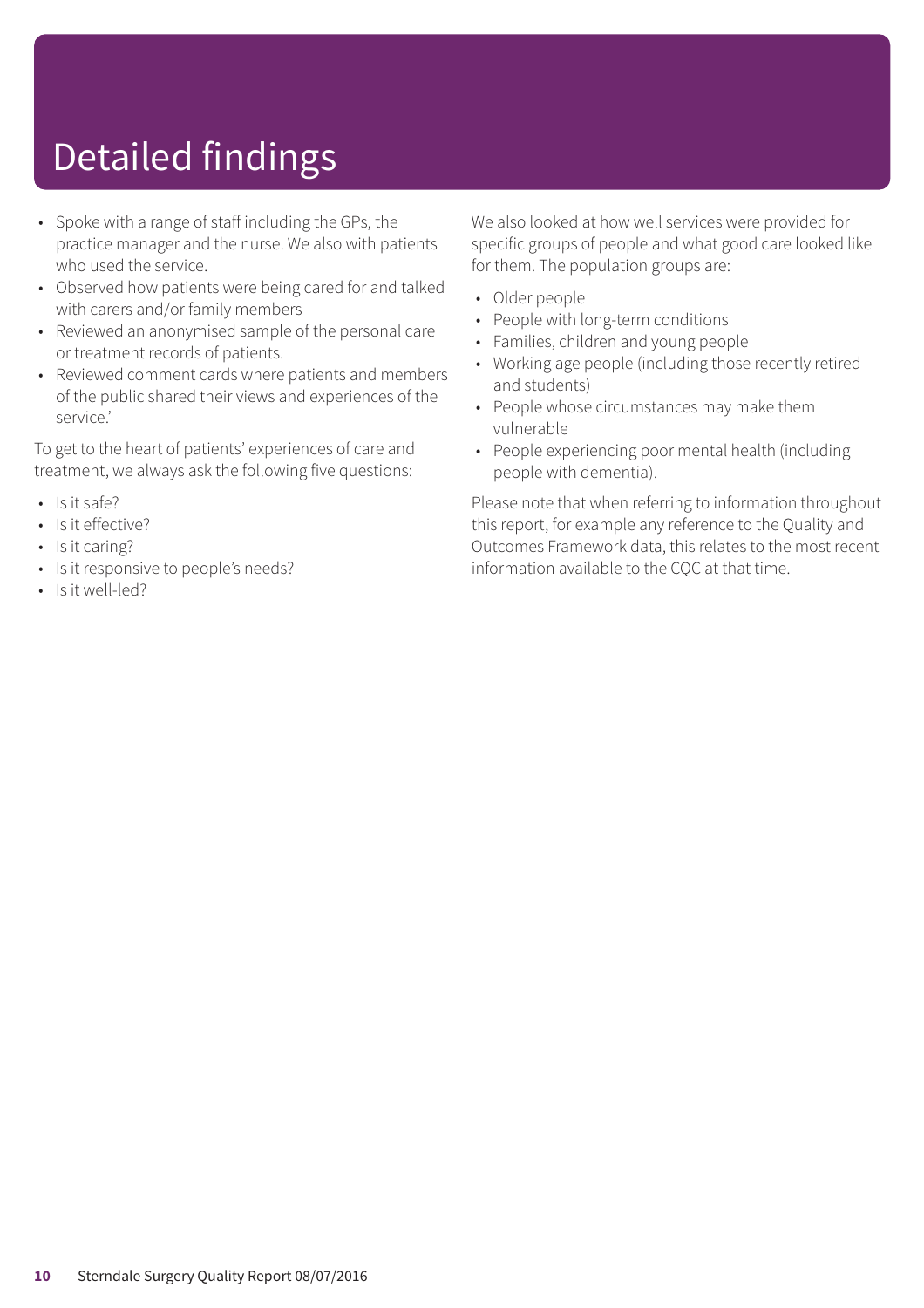# Are services safe?

### **Our findings**

#### **Safe track record and learning**

There was an effective system in place for reporting and recording significant events.

- Staff told us they would inform the practice manager of any incidents and there was a recording form available on the practice's computer system. Staff we spoke with were aware of their responsibilities to bring them to the attention of the practice manager. These were usually discussed on the day they occurred and at the monthly staff meetings.
- We saw evidence that when things went wrong with care and treatment, patients were informed of the incident, received reasonable support, truthful information, a written apology and were told about any actions to improve processes to prevent the same thing happening again.
- The practice carried out a thorough analysis of the significant events and sent annual reports to the CCG.

We reviewed safety records, incident reports, patient safety alerts and minutes of meetings where these were discussed. We saw evidence that lessons were shared and action was taken to improve safety in the practice. For example, we saw that where staff were unable to gain access to the building on two separate occasions, the practice reviewed its door locking procedures and re-trained all staff.

When there were unintended or unexpected safety incidents, patients received reasonable support, truthful information, a verbal and written apology and were told about any actions to improve processes to prevent the same thing happening again.

#### **Overview of safety systems and processes**

The practice had clearly defined and embedded systems, processes and practices in place to keep patients safe and safeguarded from abuse, which included:

• Arrangements were in place to safeguard children and vulnerable adults from abuse. These arrangements reflected relevant legislation and local requirements. Policies were accessible to all staff. The policies clearly outlined who to contact for further guidance if staff had concerns about a patient's welfare. There was a lead

member of staff for safeguarding. The GPs attended safeguarding meetings when possible and always provided reports where necessary for other agencies. Staff demonstrated they understood their responsibilities and all had received training on safeguarding children and vulnerable adults relevant to their role. Clinicians were trained to child protection level 3 and non- clinicians were trained to level 1.

- A notice in the waiting room advised patients that chaperones were available if required. All staff who acted as chaperones were trained for the role and had received a Disclosure and Barring Service (DBS) check. (DBS checks identify whether a person has a criminal record or is on an official list of people barred from working in roles where they may have contact with children or adults who may be vulnerable).
- The practice maintained appropriate standards of cleanliness and hygiene. We observed the premises to be clean and tidy. One of the GPs was the infection control clinical lead and had undertaken further training to enable them to provide advice on the practice infection control policy and carry out staff training. All staff had received training. The practice completed annual audits and the last one was carried out in April 2016. We saw evidence that action was taken to address improvements that had been identified. There was also a weekly cleaning audit carried out. Cleaning records were kept which showed that all areas in the practice were cleaned daily, and the toilets were also checked regularly throughout the day and cleaned when needed.
- The arrangements for managing medicines, including emergency medicines and vaccines, in the practice kept patients safe (including obtaining, prescribing, recording, handling, storing, security and disposal). Processes were in place for handling repeat prescriptions which included the review of high risk medicines. The practice carried out regular medicines audits, with the support of the local CCG pharmacy teams, to ensure prescribing was in line with best practice guidelines for safe prescribing. Blank prescription forms and pads were securely stored and there were systems in place to monitor their use. Patient Group Directions had been adopted by the practice to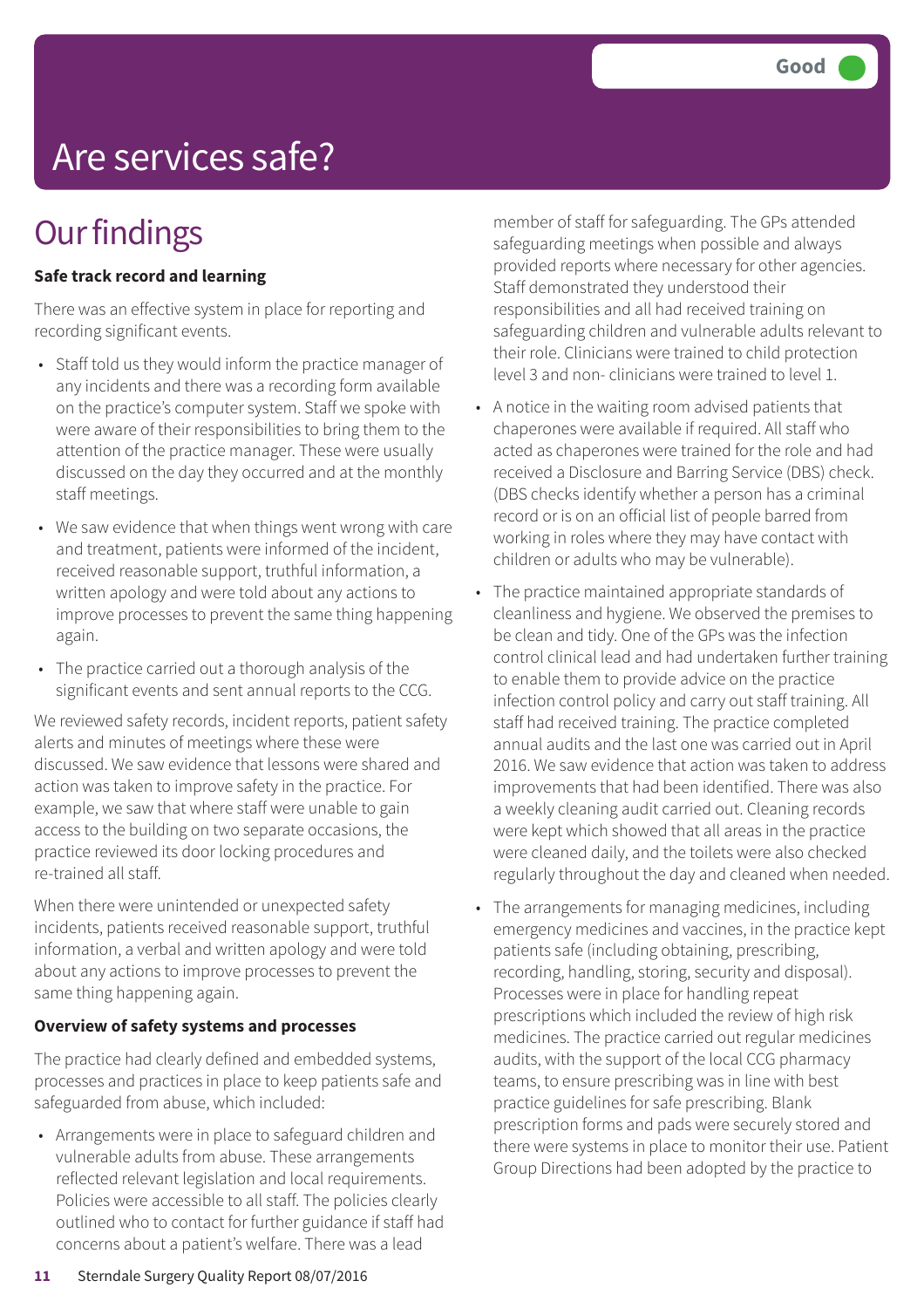### Are services safe?

allow nurses to administer medicines in line with legislation. Health Care Assistants were trained to administer vaccines and medicines against a patient specific prescription or direction from a prescriber.

- We reviewed six personnel files and found appropriate recruitment checks had been undertaken prior to employment. For example, proof of identification, references, qualifications, registration with the appropriate professional body and the appropriate checks through the Disclosure and Barring Service.
- There were failsafe systems in place to ensure results were received for all samples sent for the cervical screening programme and the practice followed up women who were referred as a result of abnormal results.

#### **Monitoring risks to patients**

Risks to patients were assessed and well managed.

• There were procedures in place for monitoring and managing risks to patient and staff safety. There was a health and safety policy available with a poster in the reception office which identified local health and safety representatives. The practice had up to date fire risk assessments and carried out regular fire drills. All electrical equipment was checked to ensure the equipment was safe to use, however we noted the last one had been carried out in September 2015. Clinical equipment was also checked to ensure it was working properly. The practice had a variety of other risk assessments in place to monitor safety of the premises such as control of substances hazardous to health and infection control and legionella (Legionella is a term for a particular bacterium which can contaminate water systems in buildings).

• Arrangements were in place for planning and monitoring the number of staff and mix of staff needed to meet patients' needs. There was a rota system in place for all the different staffing groups to ensure enough staff were on duty. Procedures were in place to manage expected absences, such as annual leave, and unexpected absences through staff sickness. For example, the practice manager provided cover for the receptionist staff when needed for all absences.

#### **Arrangements to deal with emergencies and major incidents**

The practice had adequate arrangements in place to respond to emergencies and major incidents.

- There was an instant messaging system on the computers in all the consultation and treatment rooms which alerted staff to any emergency.
- All staff received annual basic life support training and there were emergency medicines available in the treatment room.
- The practice had a defibrillator available on the premises and oxygen with adult and children's masks. A first aid kit and accident book were available.
- Emergency medicines were easily accessible to staff in a secure area of the practice and all staff knew of their location. All the medicines we checked were in date and stored securely.
- The practice had a comprehensive business continuity plan in place for major incidents such as power failure or building damage. The plan included emergency contact numbers for staff.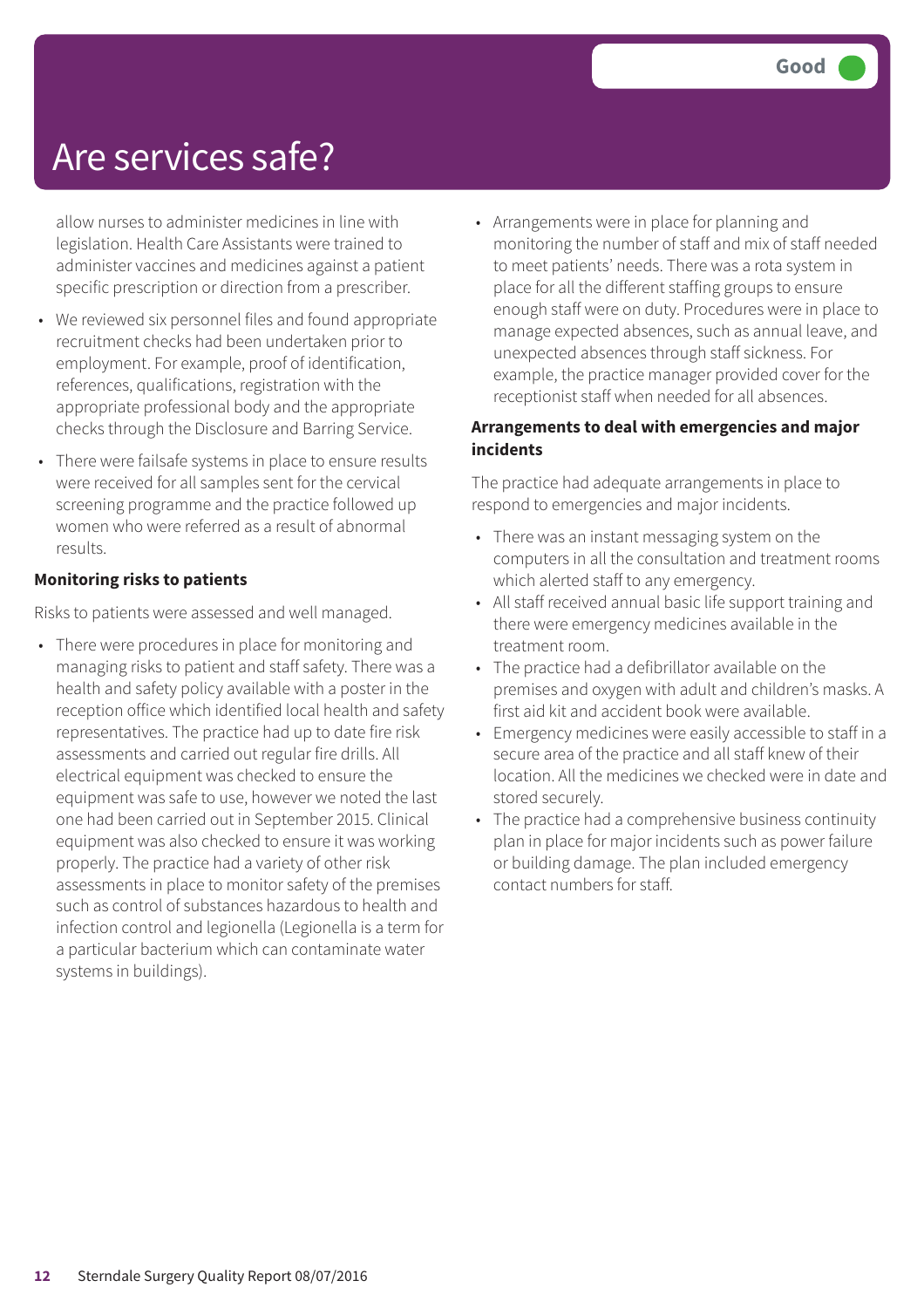### Are services effective?

(for example, treatment is effective)

### **Our findings**

#### **Effective needs assessment**

The practice assessed needs and delivered care in line with relevant and current evidence based guidance and standards, including National Institute for Health and Care Excellence (NICE) best practice guidelines.

- The GPs and nursing staff we spoke with could clearly outline the rationale for their treatment approaches. They were familiar with current best practice guidance and accessing guidelines from the National Institute for Health and Care Excellence (NICE) and from local commissioners. We saw the practice had weekly clinical meetings where new guidelines were disseminated, the implications for the practice's performance and patients were discussed and required actions agreed.
- The practice monitored that these guidelines were followed through risk assessments, audits and random sample checks of patient records.

#### **Management, monitoring and improving outcomes for people**

The practice used the information collected for the Quality and Outcomes Framework (QOF) and performance against national screening programmes to monitor outcomes for patients. (QOF is a system intended to improve the quality of general practice and reward good practice). The most recent published results were 95% of the total number of points available, with 13% exception reporting. (Exception reporting is the removal of patients from QOF calculations where, for example, the patients are unable to attend a review meeting or certain medicines cannot be prescribed because of side effects). We were told that level of exception reporting was mainly due to other vulnerable and disabled patients who had multiple morbidities that either prevented QOF monitoring or made it inappropriate. The practice also had a number of patients that who spent a lot of time abroad and have high rates of declining reviews. We saw evidence to confirm that the practice approach to QOF reporting was thorough.

This practice was not an outlier for any QOF (or other national) clinical targets. Data from QOF showed:

• Performance for diabetes related indicators was 91%, which was 8% above the CCG and 2% above national averages

• Performance for mental health related indicators was 92%, which was 7% above the CCG and 1% below national averages.

There was evidence of quality improvement including clinical audit.

- There had been three clinical audits completed in the last two years, one of these was a completed audit where the improvements made were implemented and monitored. For example, the practice had carried out a review of antibiotic prescribing which looked at the quantity of antibiotics prescribed to patients presenting with viral infections who did not require antibiotics, and educating patients on when antibiotics are really necessary. On the first audit they found 643 antibiotics had been prescribed. On re-audit a year later the practice found 223 had been prescribed. The practice planned to carry out a third cycle audit.
- The practice participated in local audits, national benchmarking, accreditation and peer review.

#### **Effective staffing**

Staff had the skills, knowledge and experience to deliver effective care and treatment.

- The practice had an induction programme for all newly appointed staff. This covered such topics as safeguarding, infection prevention and control, fire safety, health and safety and confidentiality.
- The learning needs of staff were identified through a system of appraisals, meetings and reviews of practice development needs. Staff had access to appropriate training to meet their learning needs and to cover the scope of their work. This included ongoing support, one-to-one meetings, coaching and mentoring, clinical supervision and facilitation and support for revalidating GPs. All staff had received an appraisal within the last 12 months.
- Staff administering vaccines and taking samples for the cervical screening programme had received specific training which had included an assessment of competence. Staff who administered vaccines could demonstrate how they stayed up to date with changes to the immunisation programmes, for example by access to on line resources and discussion at practice meetings.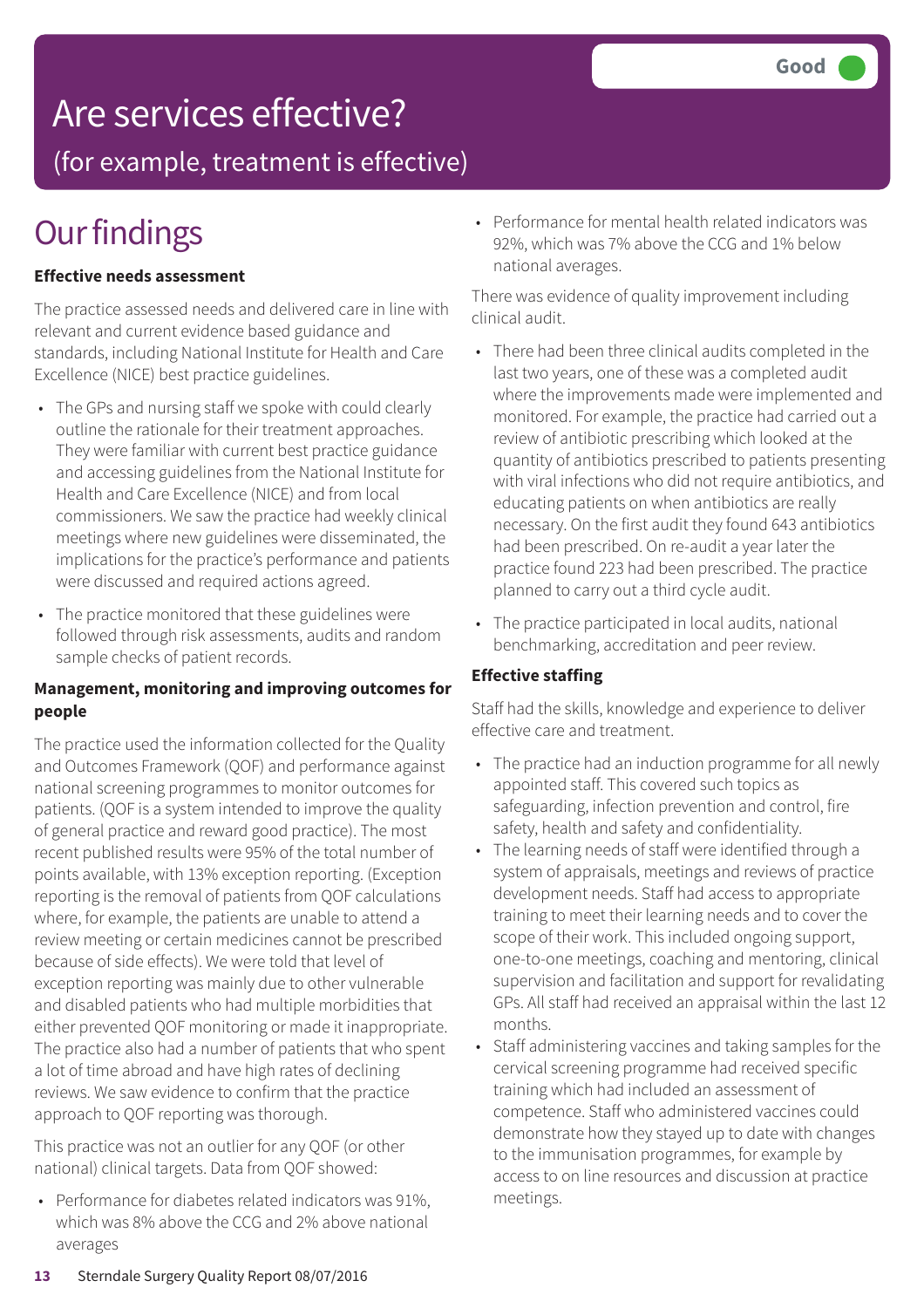### Are services effective? (for example, treatment is effective)

• Staff received training that included: safeguarding, fire safety awareness, basic life support and information governance. Staff had access to and made use of

#### e-learning training modules and in-house training. **Coordinating patient care and information sharing**

The information needed to plan and deliver care and treatment was available to relevant staff in a timely and accessible way through the practice's patient record system and their intranet system.

- This included care and risk assessments, care plans, medical records and investigation and test results.
- The practice shared relevant information with other services in a timely way, for example when referring patients to other services.

Staff worked together and with other health and social care professionals to understand and meet the range and complexity of patients' needs and to assess and plan ongoing care and treatment. This included when patients moved between services, including when they were referred, or after they were discharged from hospital. Meetings took place with other health care professionals on a monthly basis when care plans were routinely reviewed and updated for patients with complex needs.

#### **Consent to care and treatment**

Staff sought patients' consent to care and treatment in line with legislation and guidance.

- Staff understood the relevant consent and decision-making requirements of legislation and guidance, including the Mental Capacity Act 2005.
- When providing care and treatment for children and young people, staff carried out assessments of capacity to consent in line with relevant guidance.
- Where a patient's mental capacity to consent to care or treatment was unclear the GP or practice nurse assessed the patient's capacity and, recorded the outcome of the assessment.

• The process for seeking consent was monitored through patient records audits.

#### **Supporting patients to live healthier lives**

The practice identified patients who may be in need of extra support. For example:

- Patients receiving end of life care, carers, those at risk of developing a long-term condition and those requiring advice on their diet and smoking cessation. Patients were signposted to the relevant service.
- A smoking cessation counsellor attends the practice once a week.

The practice's uptake for the cervical screening programme was 78%, which was above to the CCG average and below the national average of 82%. There was a policy to offer telephone reminders for patients who did not attend for their cervical screening test. The practice demonstrated how they encouraged uptake of the screening programme by using information in different languages and for those with a learning disability and they ensured a female sample taker was available. The practice also encouraged its patients to attend national screening programmes for bowel and breast cancer screening. There were failsafe systems in place to ensure results were received for all samples sent for the cervical screening programme and the practice followed up women who were referred as a result of abnormal results.

Childhood immunisation rates for the vaccinations given were comparable to CCG/national averages. For example, childhood immunisation rates for the vaccinations given to under two year olds ranged from 51% to 86% and five year olds from 64% to 89%.

Patients had access to appropriate health assessments and checks. These included health checks for new patients and NHS health checks for patients aged 40–74. Appropriate follow-ups for the outcomes of health assessments and checks were made, where abnormalities or risk factors were identified.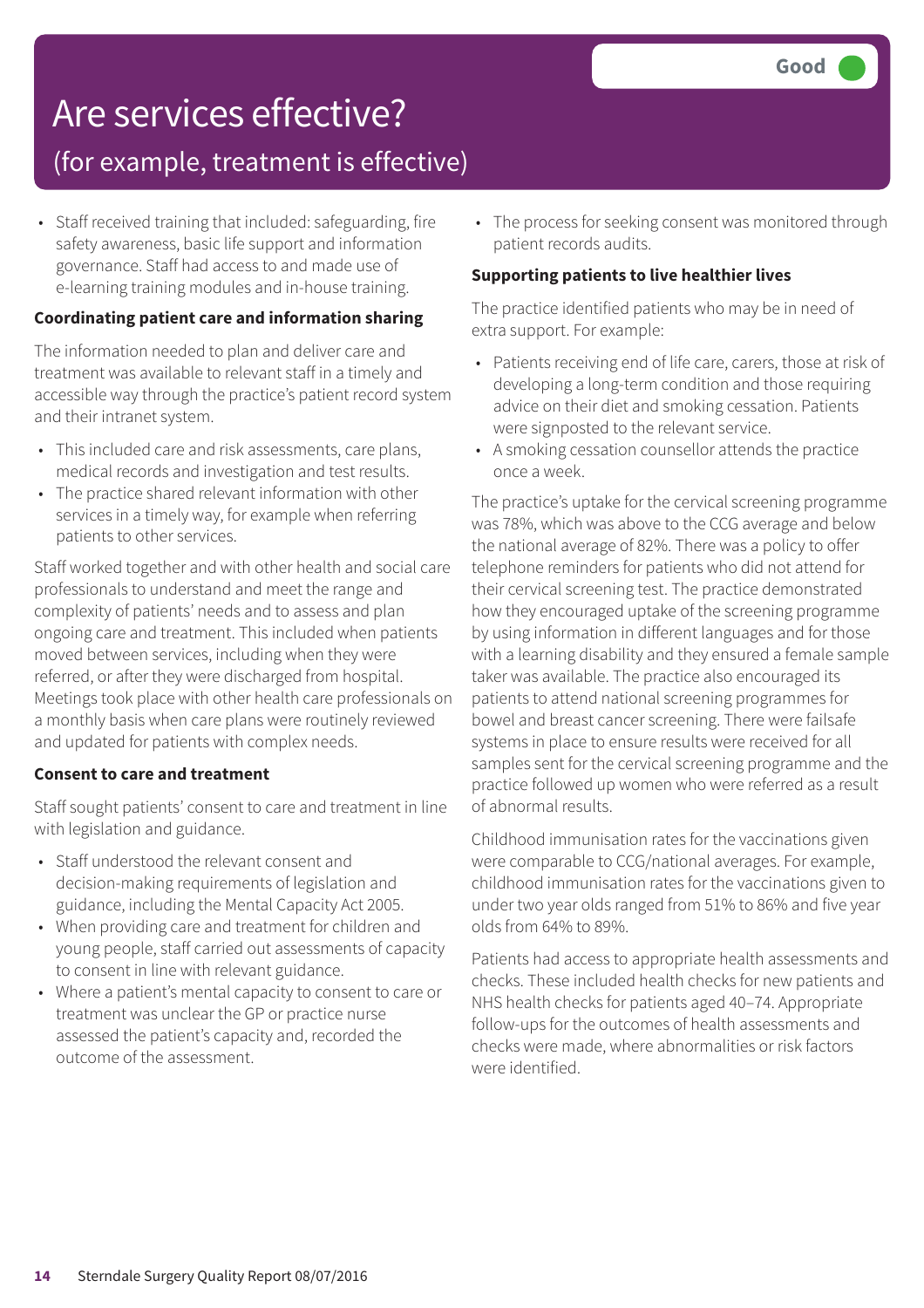# Are services caring?

### **Our findings**

#### **Kindness, dignity, respect and compassion**

We observed members of staff were courteous and very helpful to patients and treated them with dignity and respect.

- Curtains were provided in consulting rooms to maintain patients' privacy and dignity during examinations, investigations and treatments.
- We noted that consultation and treatment room doors were closed during consultations, however, we found that conversations taking place in one of the three treatment rooms could be overheard, if patients stood directly outside the door for any period of time. We discussed this with the GP who said they would immediately move the notice board that was located directly outside the door and would investigate any sound proofing options.
- Reception staff knew when patients wanted to discuss sensitive issues or appeared distressed they could offer them a private area to discuss their needs.

We received 21 patient Care Quality Commission comment cards and 19 were positive about the service experienced. Two patients expressed concerns about having to wait up to three weeks for routine appointments. Patients said they felt the practice offered an excellent service and staff were helpful, caring and treated them with dignity and respect.

We spoke with six patients on the day, including two from the PPG who told us they were satisfied with the care provided by the practice and said their dignity and privacy was respected. Comment cards highlighted that staff responded compassionately when they needed help and provided support when required.

Results from the national GP patient survey showed patients felt they were treated with compassion, dignity and respect. The practice was in line for its satisfaction scores on consultations with GPs and below for those relating to nurses. For example:

• 89% of patients said the GP was good at listening to them compared to the clinical commissioning group (CCG) average of 87% and the national average of 89%.

- 85% of patients said the GP gave them enough time compared to the CCG average of 85% and the national average of 87%.
- 96% of patients said they had confidence and trust in the last GP they saw compared to the CCG average of 95% and the national average of 95%.
- 84% of patients said the last GP they spoke to was good at treating them with care and concern compared to the CCG average of 85% and the national average of 85%.
- 75% of patients said the last nurse they spoke to was good at treating them with care and concern compared to the CCG average of 85% and the national average of 91%.
- 79% of patients said they found the receptionists at the practice helpful compared to the CCG average of 85% and the national average of 87%.

#### **Care planning and involvement in decisions about care and treatment**

Patients told us they felt involved in decision making about the care and treatment they received. They also told us they felt listened to and supported by staff and had sufficient time during consultations to make an informed decision about the choice of treatment available to them. Patient feedback from the comment cards we received was also positive and aligned with these views. We also saw that care plans were personalised.

Results from the national GP patient survey showed patients responded positively to questions about their involvement in planning and making decisions about their care and treatment. Results were in line with local and national averages. For example:

- 79% of patients said the last GP they saw was good at explaining tests and treatments compared to the CCG average of 85% and the national average of 86%.
- 71% of patients said the last GP they saw was good at involving them in decisions about their care compared to the CCG average of 79% and the national average of 82%.
- 54% of patients said the last nurse they saw was good at involving them in decisions about their care compared to the CCG average of 78% and the national average of 85%

We discussed the results relating to nurse consultations with the practice who told us they were aware of these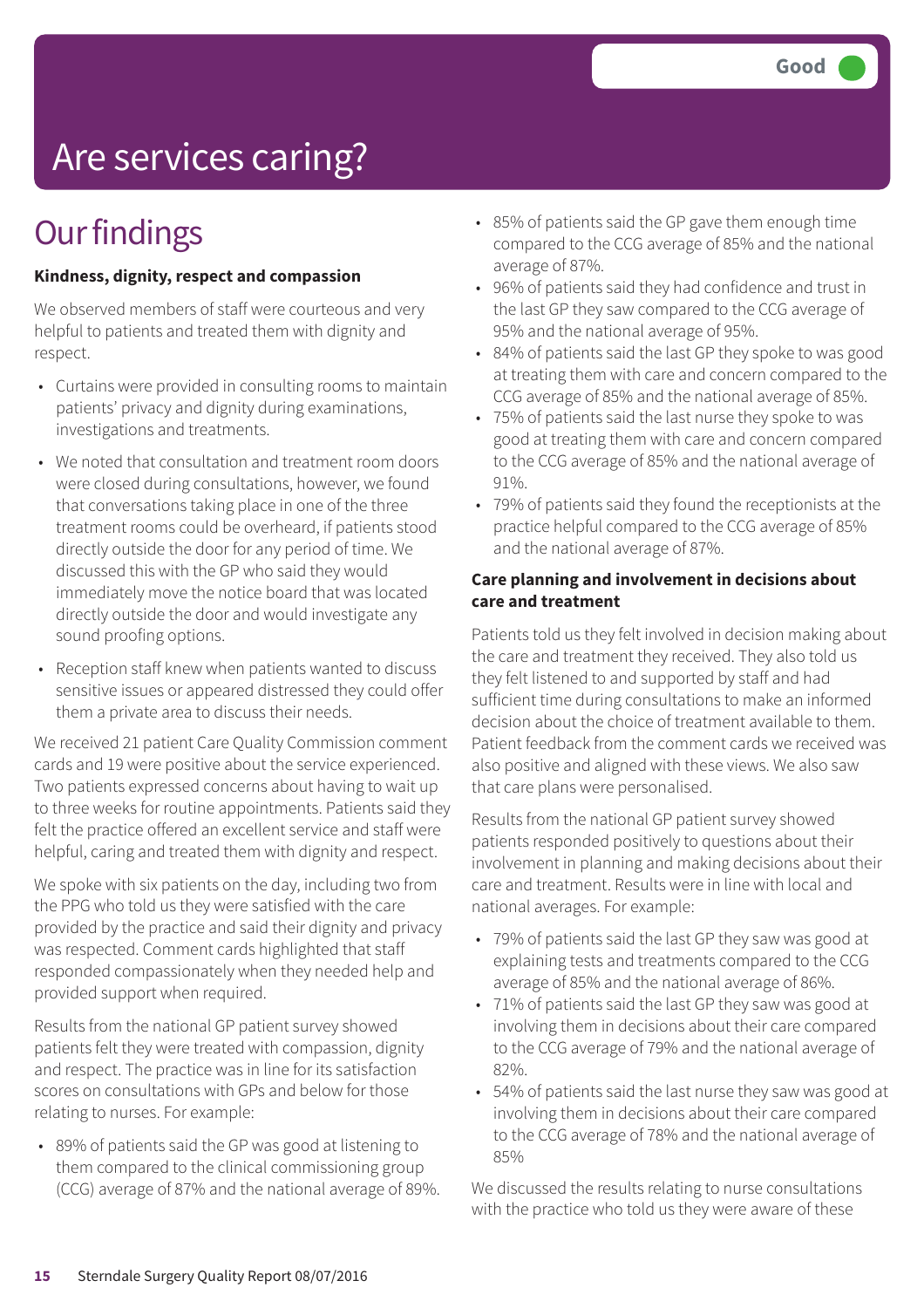### Are services caring?

results; however their own patient survey did not reflect this. We saw the patients in their own survey had rated the nurse as 'excellent' or 'very good' in response to the same question.

The practice provided facilities to help patients be involved in decisions about their care:

- Staff told us that translation services were available for patients who did not have English as a first language. We saw notices in the reception areas informing patients this service was available.
- The practice had a hearing loop installed.

#### **Patient and carer support to cope emotionally with care and treatment**

Patient information leaflets and notices were available in the patient waiting area which told patients how to access a number of support groups and organisations. Information about support groups was also available on the practice website.

The practice's computer system alerted GPs if a patient was also a carer. The practice had identified 48 patients as carers (1% of the practice list). The practice had a carer's pack that contained written information to direct carers to the various avenues of support available to them.

Staff told us that if families had suffered bereavement, their usual GP contacted them or sent them a sympathy card. This call was either followed by a patient consultation at a flexible time and location to meet the family's needs and/or by giving them advice on how to find a support service.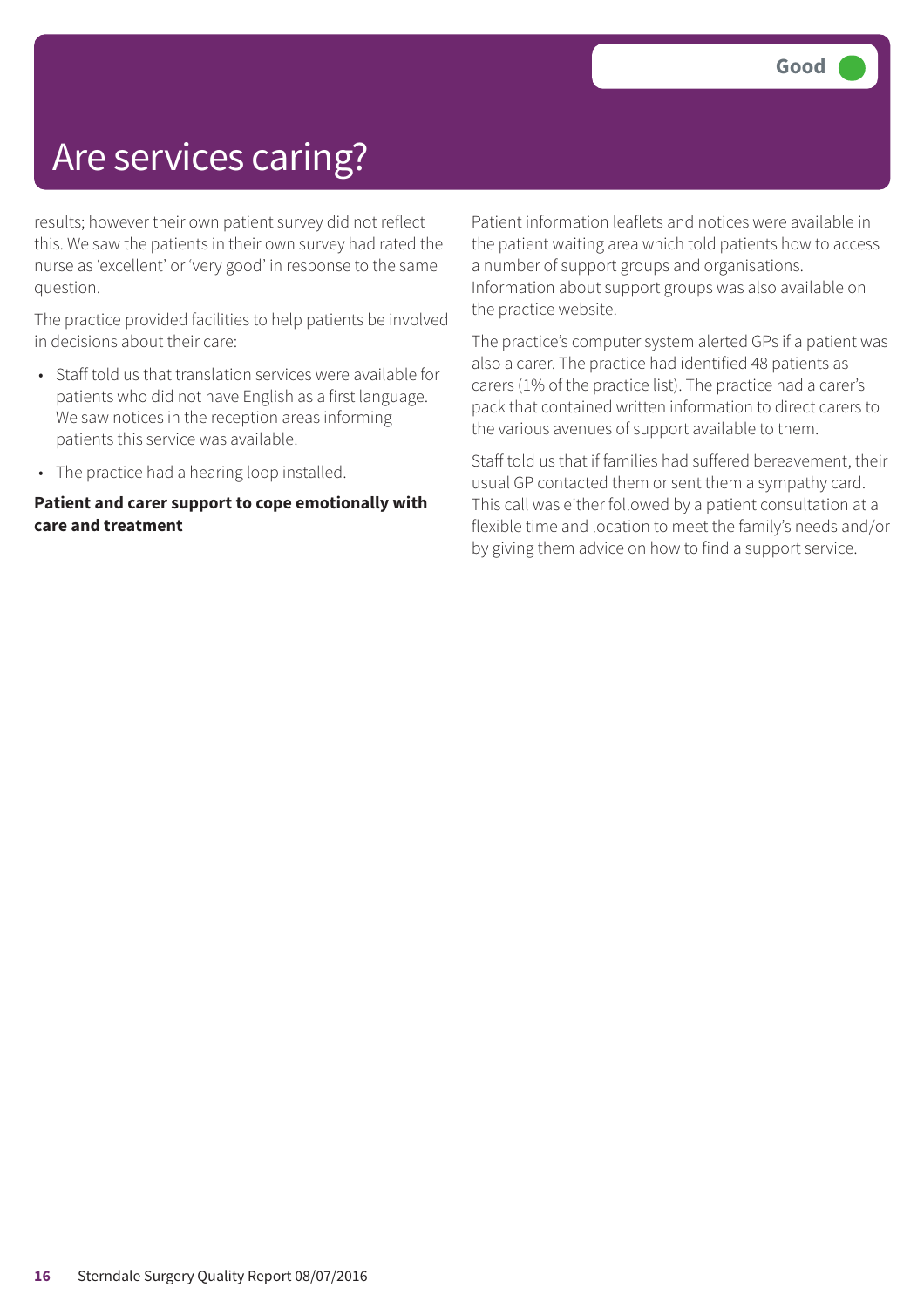### Are services responsive to people's needs? (for example, to feedback?)

## **Our findings**

#### **Responding to and meeting people's needs**

The practice reviewed the needs of its local population and engaged with the NHS England Area Team and Clinical Commissioning Group (CCG) to secure improvements to services where these were identified. For example, the practice attended a monthly network meetings with the Clinical Commissioning Group (CCG) and other practices to discuss local needs and plan service improvements that needed to be prioritised such as A&E attendances and prescribing.

- Patients over 75 years had a named GP to co-ordinate their care. One GP specifically focused on older people care and carried out home visits when needed. Double appointments were available for these patients when required. The practice also had access to and made use of local initiatives OPRAC (older person rapid access clinic) and virtual wards which helped improve the care of the elderly in the community.
- The practice held registers for patients in receipt of palliative care, had complex needs or had long term conditions. Patients in these groups had a care plan and would be allocated longer appointment times when needed.
- The practice was pro-actively managing patients with Long Term Conditions (LTC).They had clinical leads for a variety of long term conditions and QOF domains. GPs attended monthly multidisciplinary meetings with district nurses and palliative care nurses to discuss patients and their family's care and support needs. The nurse carried out reviews of patients with diabetes and respiratory conditions and we saw the practice had good links with the diabetes nurse specialist. The GP diabetes lead in the practice was attending the Merit course to be able to advise other clinicians about the management of diabetes. The practice also ran virtual respiratory clinics in the surgery with a respiratory consultant who reviewed patients with frequent exacerbations of COPD and high use of inhalers in asthmatics. Spirometry, ABPM (ambulatory blood pressure monitoring) and phlebotomy were offered at the practice.
- Systems were in place for identifying and following-up children living in disadvantaged circumstances and who

were at risk. For example, they would refer families for additional support and had multidisciplinary meetings with health visitors where any safeguarding concerns would be discussed. The practice triaged all requests for appointments on the day for all children when their parent requested the child be seen for urgent medical matters, thus were able to offer appointments at a mutually convenient times, for example after school, when appropriate. The GPs demonstrated an understanding of Gillick competency and told us they promoted sexual health screening. The practice had good connections with the local children's centre, a local community project and would refer families and young people for additional support.

- The practice offered working age patients access to extended appointments every weekday morning. They offered on-line services which included appointment management, viewing patient records, repeat prescriptions and registration. They also had GP telephone triage for all requests for same day appointments, which enabled telephone consultations where appropriate, without patients having to take time off work.
- The GPs told us that patients whose circumstances may make them vulnerable such as people with learning disabilities and homeless patients, were coded on appropriate registers. These patients had 'pop ups' on their computer notes to alert all members of staff of vulnerable patients who may present as chaotic. GPs told us this was to allow them to meet their specific additional needs such as double appointments, interpreter, visual/hearing impaired, carer details, and risk assessment stratification. Patients with learning disabilities were invited annually for a review and the two they had on the register had been reviewed in the last twelve months.
- The practice had a register of patients experiencing poor mental health. These patients were invited to attend annual physical health checks and 52 out of 58 had been reviewed in the last 12 months. There was a primary care mental health worker (PCMH) based at the practice one day every two weeks whose role included supporting patients with mental illness transfer from secondary care back to primary care. GPs could also refer new patients to them. Patients were also referred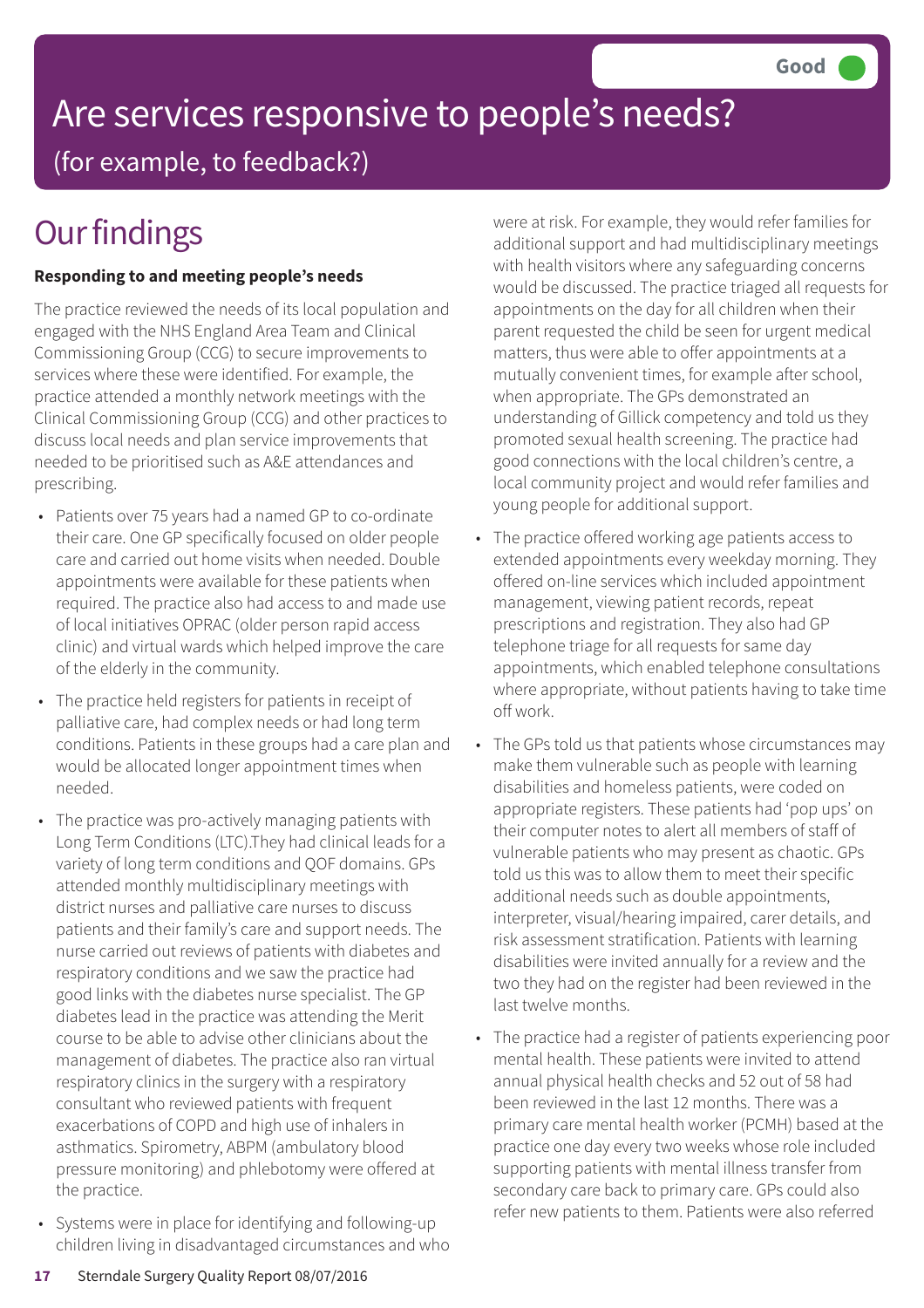# Are services responsive to people's needs?

### (for example, to feedback?)

to other services such as MIND. Reception staff we spoke with were aware of signs to recognise for patients in crisis and to have them urgently assessed by a GP if presented.

- There was a GP lead for dementia and the practice carried out advanced care planning for patients with dementia and had achieved 100% of the latest QOF points which was above both CCG and national averages. We saw the practice had carried out an environmental dementia friendly audit and had scored 85% for 'the environment promotes calm safety and security for people with dementia in their care'. All staff at the practice had received training in understanding and identifying Dementia.
- The premises were accessible to patients with disabilities and there was a hearing loop installed. The waiting area was large enough to accommodate patients with wheelchairs. Accessible toilet facilities were available for all patients attending the practice.

#### **Access to the service**

The practice was open from 8.30am to 6.30pm Mondays to Friday, except Wednesdays when they closed at 1pm. They had extended hours on Mondays and Thursdays from 7am to 8am. Patients had access to GPs at other local surgerys on Saturday and Sundays 9am to 4pm. The telephones were staffed throughout working hours, except between 1.00pm and 2.00pm when patients can contact the out of hours team, who can then contact the practice if needed. Appointment slots were available throughout the opening hours. The out of hours services are provided by an alternative provider. The details of the 'out of hours' service were communicated in a recorded message accessed by calling the practice when closed and details can also be found on the practice website. Longer appointments were available for patients who needed them and those with long-term conditions. This also included appointments with a named GP or nurse. Pre-bookable appointments could be booked up to three weeks in advance; urgent appointments were available for people that needed them.

Results from the national GP patient survey showed that patient's satisfaction with how they could access care and treatment was comparable to local and national averages.

- 55% of patients were satisfied with the practice's opening hours compared to the national average of 78%.
- 69% of patients said they could get through easily to the practice by phone compared to the national average of 73%.

Patients we spoke with us on the day of the inspection told us that it was sometimes difficult to get through by and phone to make an appointment when they needed them. Further, both patients we spoke with and feedback on our comments cards, felt the practice could open longer or they did not have enough doctors.

#### **Listening and learning from concerns and complaints**

The practice had a system in place for handling complaints and concerns.

- Its complaints policy and procedures were in line with recognised guidance and contractual obligations for GPs in England. All verbal complaints were recorded.
- The practice manager handled all complaints in the practice. We saw that these were analysed on a quarterly basis and the outcome and actions were sent to all members of staff.
- We saw that information was available to help patients understand the complaints system, for example posters were displayed on notice boards and a summary leaflet was available and given to patients when they registered. Patients we spoke with were aware of the process to follow should they wish to make a complaint. None of the patients we spoke with had ever needed to make a complaint about the practice.

We looked at three complaints received in the last 12 months and found these were dealt with in a timely way, in line with the complaints policy and there were no themes emerging. Lessons were learnt from concerns and complaints and action was taken as a result to improve the quality of care. For example, we saw that where a patient had complained about not getting an appointment within two weeks, when referred under the 'two week wait' the practice had introduced a referral chasing form where staff would contact patients and/or hospitals to find out if patients had been seen.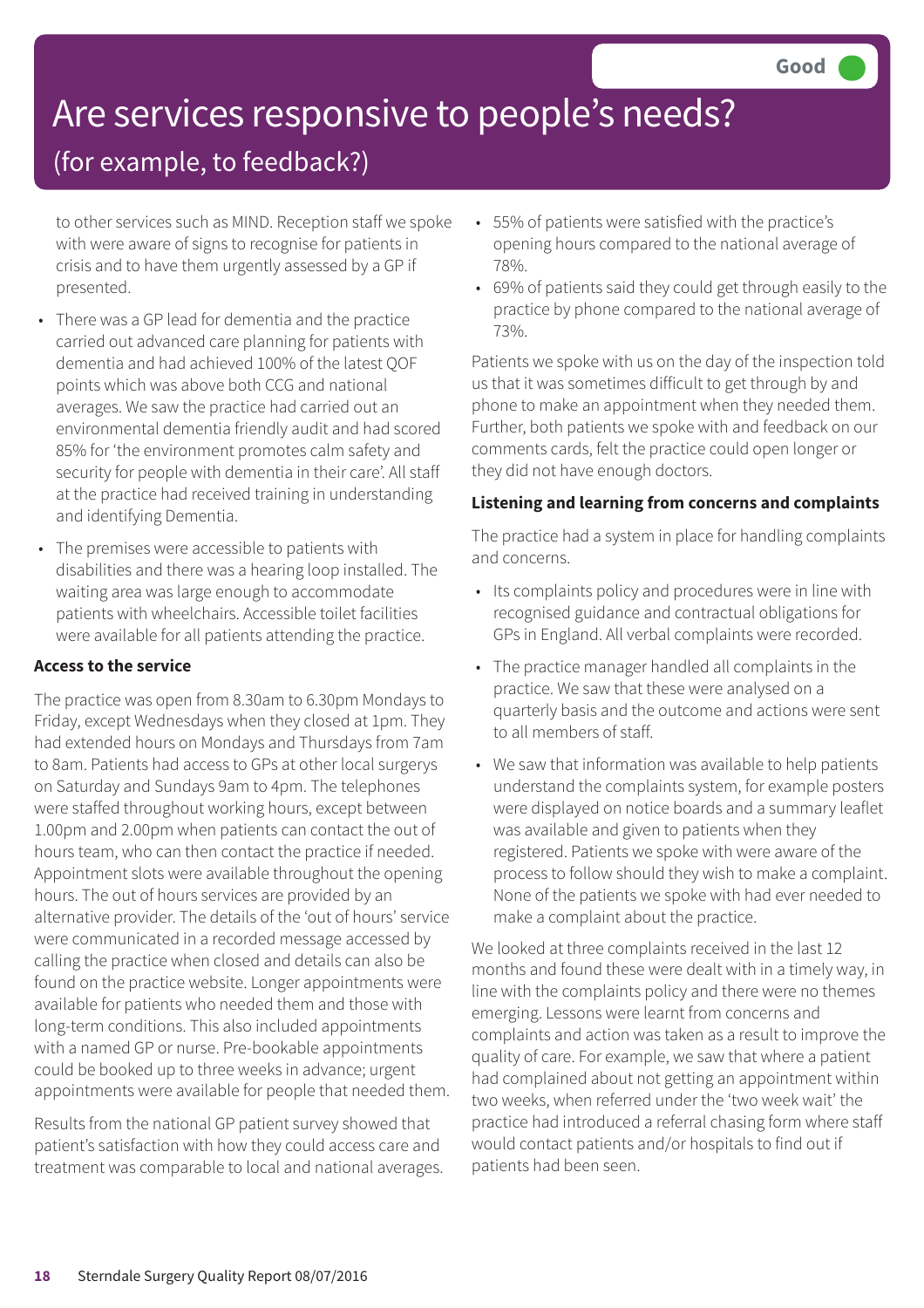### Are services well-led?

(for example, are they well-managed and do senior leaders listen, learn and take appropriate action)

### **Our findings**

#### **Vision and strategy**

The practice had a clear vision to deliver high quality care and promote good outcomes for patients.

- Staff told us the practice vision and values was to continually improve the quality of care they deliver to their patients. However, we found the mission statement was not written down anywhere.
- The practice had a strategy and supporting business plans which reflected the vision and we were told it was reviewed annually.

#### **Governance arrangements**

The practice had an overarching governance framework which supported the delivery of the strategy and good quality care. This outlined the structures and procedures in place and ensured that:

- There was a clear staffing structure and that staff were aware of their own roles and responsibilities. We spoke with five members of staff and they were all clear about their own roles and responsibilities. They told us they felt valued, well supported and knew who to go to in the practice with any concerns.
- The practice had a number of policies and procedures in place to govern activity and these were available to staff via the desktop on any computer within the practice. Staff had to read the key policies such as safeguarding, health and safety and infection control as part of their induction. All four policies and procedures we looked at had been reviewed and were up to date.
- The practice used the Quality and Outcomes Framework (QOF) to measure their performance. The QOF data for this practice showed it was now performing above national standards. They had scored 884 out of 900 in 2014 and 533 out of 559 in 2015 which was 5% above the CCG average and similar to the England average. We saw QOF data was regularly reviewed and discussed at the weekly clinical. The practice also took part in a peer reviewing system with neighbouring GP practices in Hammersmith and Fulham.
- There was a programme of continuous clinical and internal audit used to monitor quality and to make improvements. The practice had carried out clinical audits in relation to antibiotic prescribing.
- There were robust arrangements for identifying, recording and managing risks, issues and implementing mitigating actions. For example, all patients deemed vulnerable had risk assessments in their records.

#### **Leadership and culture**

On the day of inspection the partners in the practice demonstrated they had the experience, capacity and capability to run the practice and ensure high quality care. They told us they prioritised safe, high quality and compassionate care. Staff told us the partners were approachable and always took the time to listen to all members of staff.

The provider was aware of and had systems in place to ensure compliance with the requirements of the duty of candour. (The duty of candour is a set of specific legal requirements that providers of services must follow when things go wrong with care and treatment).This included support training for all staff on communicating with patients about notifiable safety incidents. The partners encouraged a culture of openness and honesty. The practice had systems in place to ensure that when things went wrong with care and treatment:

- The practice gave affected people reasonable support, truthful information and a verbal and written apology.
- The practice kept written records of verbal interactions as well as written correspondence.

There was a clear leadership structure in place and staff felt supported by management.

• Staff told us that the practice had weekly team meetings and that there was an open culture within the practice and they had the opportunity and were happy to raise issues at team meetings. They felt they worked well together and that they were a highly functional team which listened and learnt, and were aware of their areas for improvement, such as the need to improve their flu vaccinations for patients under 65.

We noted that team away days were held occasionally and staff told us these days were used both to assess business priorities and socialise with colleagues.